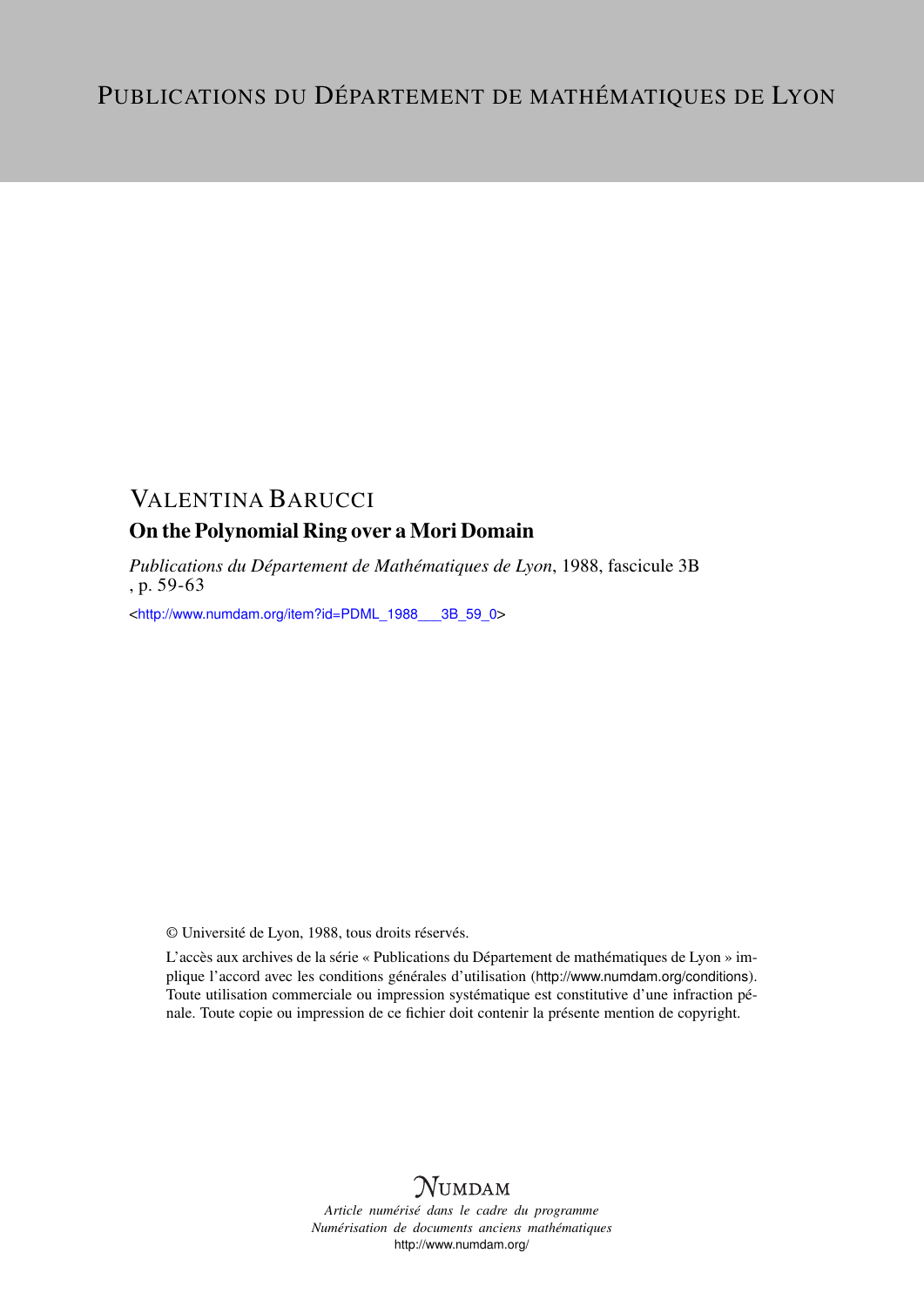### **ON THE POLYNOMIAL RING OVER A MORI DOMAIN**

#### **Valentina Barucci**

Dipartimento di Matematica Istituto 'G.Castelnuovo Università di Roma 'La Sapienza Piazzale Aldo Moro 2 00185 Roma, Italia

One of the open problems about Mori domains is the following: if A is a Mori domain (i.e. a domain with the ascending chain condition on divisorial ideals), is A[X] also a Mori domain ?

J. Querré has shown this is true if A is integrally closed (cf. [6, Section 3, Théorème 5]) and M.Roitman found the same result if A contains an uncountable field (cf.[8]). There are no example where A is Mori and A[X] is not.

I shall give a new class of Mori domains for which the polynomial ring is also a Mori domain. A domain of its may be not integrally closed or may not contain an uncountable field. So this class contains new examples with respect to the ones given by J.Querré or M.Roitman.

Suppose A is a Mori domain and  $A^*$  is the complete integral closure of A. Suppose further that  $(A:A^*) \neq (0)$ .

I recall the algorithm given in  $[2,$  Section 1] to get  $A^{\star}$ in terms of prime ideals of A. Put  $A_0 = A$  and

a)  $A_{i+1}$  =  $(A_i: \mathcal{R}_i)$ , where  $\mathcal{R}_i$  is the intersection of the strong maximal divisorial ideals of  $A_i$  (if  $A_i$  has some strong maximal divisorial ideal);

b)  $A_{i+1} = A_i$ , if  $A_i$  does not have any strong maximal divisorial ideal.

We get in this way a sequence of Mori overrings of A,

**59**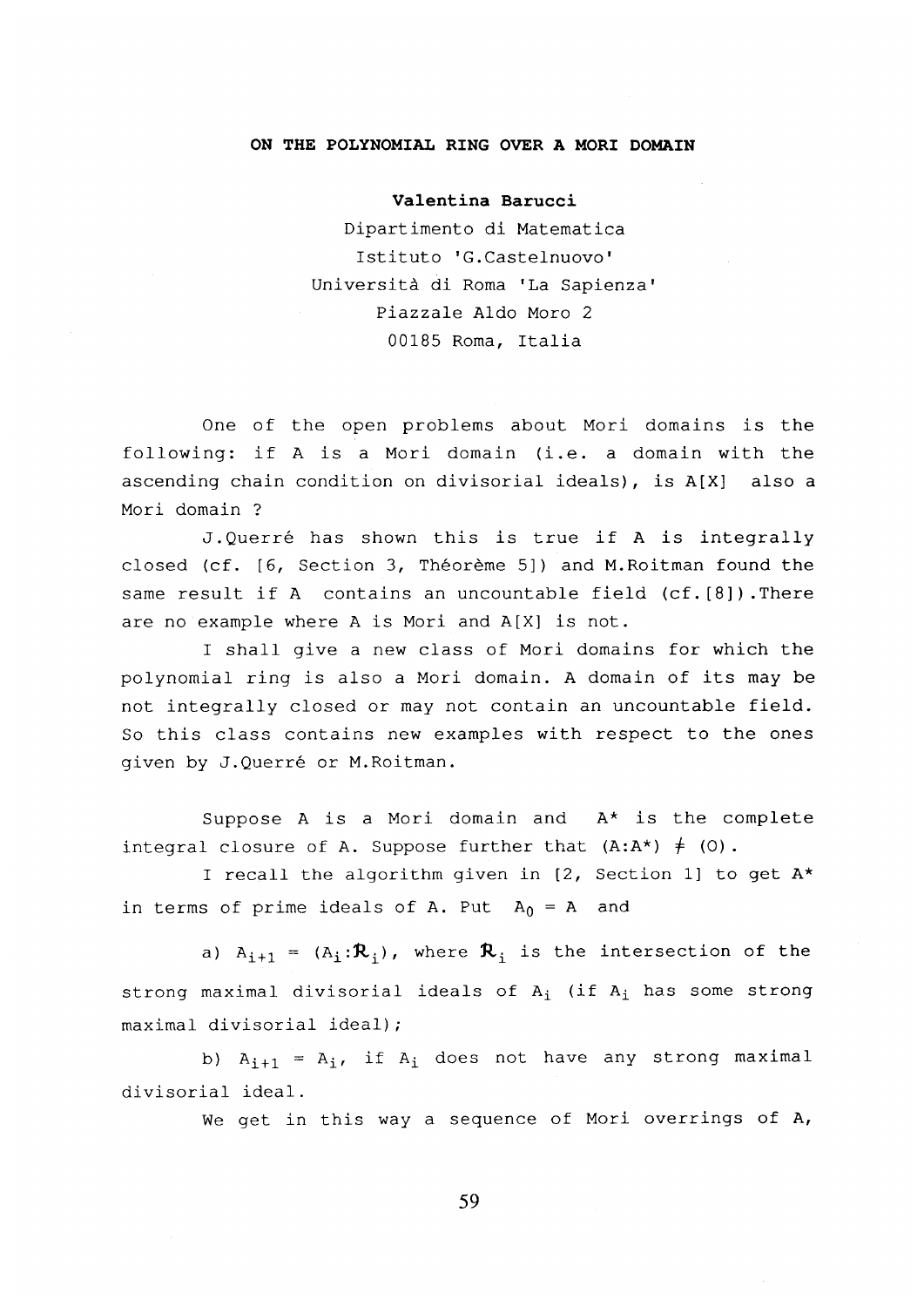that

is stationary for some m and  $A_m = A^*$  (cf.[2, Theorem 1.8] ) :

$$
A = A_0 \subset A_1 \subset \ldots \subset A_m = A^{\star} \qquad (*)
$$

Consider now the particular case where for each  $i$ ,  $i =$  $0, \ldots, m-1$ ,  $\mathcal{R}_i$  is a radical ideal of  $A_{i+1}$ . I call in this case A "seminormal in A\*"; this definition is due to the following points:

i) if A is Noetherian, then  $A^* = \overline{A}$  (integral closure of A) and our particular condition holds if and only if A is seminormal (in  $\bar{A}$ ) in the usual sense;

ii) there are many similarities between Noetherian seminormal domains and Mori domains "seminormal in the complete integral closure": in both cases,  $A_i$  is obtained from  $A_{i+1}$  by a glueing of prime ideals (cf. for details [10, Theorem 2.1] and [2, Corollary 3.7]).

The property ii) indicates also how to construct examples of domains of this type. We get for example in this way the domains  $A = k + XYk[X, Y]$  or  $B = k[X] + Yk[X, Y, Z]$ . Notice that, on the contrary of the Noetherian case, in the Mori case, we do not have any finiteness type-restriction, so that two lines can be "glued" in a point as in Spec(A) or a plain can be "glued" in a line as in Spec(B) (cf. for other examples [2, Examples 3.12]).

THEOREM. Let A be a Mori domain such that  $(A:A^*)$   $\neq$ (0) . if. A is "seminormal in A\*", then A[X] is also a Mori domain.

Proof. Let  $A_i = B \subseteq A_{i+1} = C$  be the generic step of the sequence (\*). Thus  $C = (B: \mathbb{R})$ , where, if  $P_1, \ldots, P_n$  are the strong maximal divisorial ideals of B (cf. [2, Proposition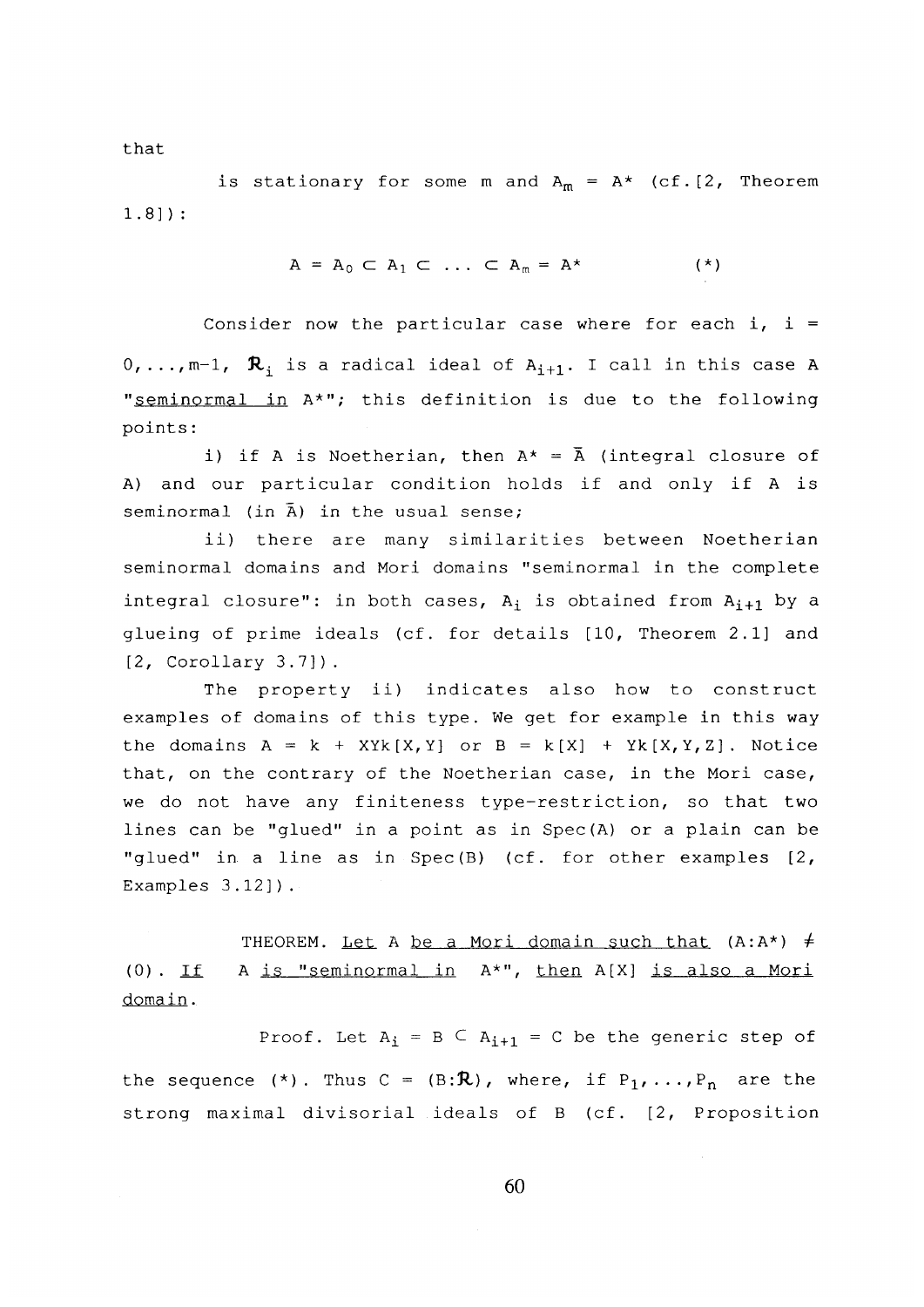1.5]), we have  $\mathbf{R} = P_1 \cap ... \cap P_n$ .

By [2, Proposition 2.7 and Corollary 2.8] , we know that  $B = C \cap B_1 \cap ... \cap B_n$ , where for each j, j = 1,...,n,  $B_j$  is the pullback of the diagram



(where  $S_i = B - P_i$ ).

Since  $A^*$  is a Krull domain (cf. [1, Corollary 18]), it is well known that A\*[X] also is a Mori (in fact Krull) domain. Thus to prove the Theorem it is enough to show (in the generic step of the sequence  $(*)$ ,  $B \subseteq C$ ) that if  $C[X]$  is a Mori domain, then B[X] is also a Mori domain.

Indeed  $B[X] = C[X] \cap B_1[X] \cap ... \cap B_n[X]$ . So, by [7, Théorème 2], it is enough to show that  $B_i[X]$  is a Mori domain (for  $j = 1, ..., n$ ).

Let's fix an index j and let's denote, for simplicity, Bj byfi, Sj-iC by **C,** Sj-!Pj by **X** and k(Pj) by k. From the previous pullback diagram, we get the following pullback diagram (cf.[4, Lemma 2]) :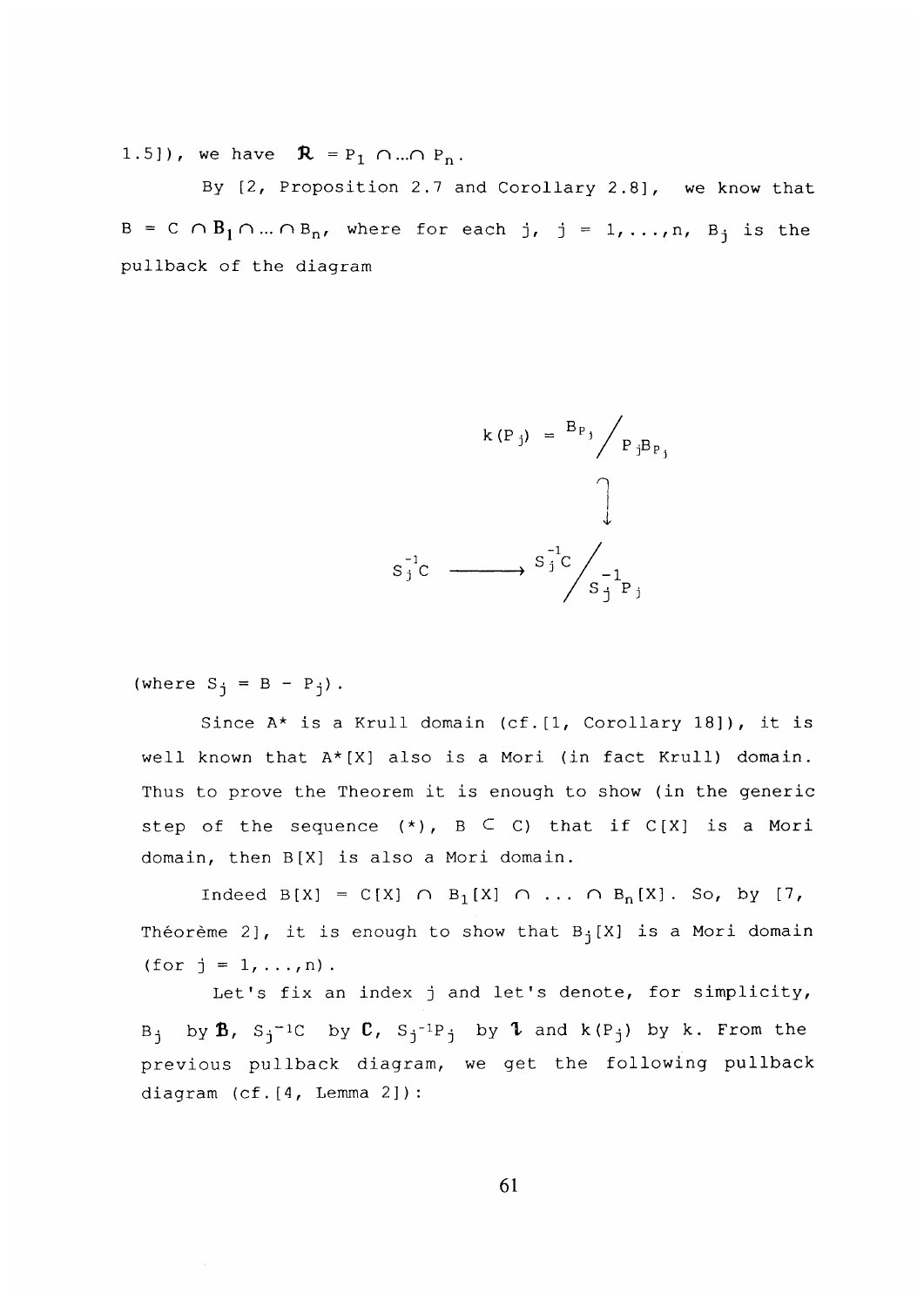

If L is the quotient field of  $k[X]$ , we have  $k[X] =$  $\mathbb{C}/\mathbb{1}[X]$   $\cap$  L, where the intersection is made in the total quotient ring of **C/T**[X]. Thus, by a result of Roitman (cf.[9, Theorem  $4.15$ ]),  $\mathbf{\hat{B}}[X]$  is a Mori domain if: i)  $\mathbf{\hat{C}}[X]$  is a Mori domain, ii) **T**[X] is a Mori ideal, iii) **T**[X] is a prime ideal of **B** [X]. Actually  $C[X] = S_i^{-1}C[X] = S_i^{-1}(C[X])$  is a Mori domain, because C[X] is Mori (cf.[5,Corollaire 3]) . Moreover **T**  is a radical ideal of **C** (cf.[2, Proposition 3.3,2)]) and is also a Mori ideal, because it is a prime (in fact maximal) ideal of the Mori domain  $\hat{B}$  (cf.[8, Theorem 6.2]). Thus, by [9, Proposition 4.9, (b)], **1** is a finite intersection of prime ideals of **C** . We easily deduce that **T**[X] is also a finite intersection of prime ideals of the Mori domain **C**[X], Thus, by [8, Theorem 6.2], **T**[X] is a Mori ideal. Moreover **T**[X] is prime in  $\mathbf{B}[X]$  and so we conclude that  $\mathbf{B}[X]$  is a Mori domain.

It is not difficult to show that if A is an integrally closed Mori domain such that  $(A:A^*) = (0)$ , then A is "seminormal in A\*" and so, by the Theorem, A[X] is Mori. Thus in this case the polynomial ring inherits the Mori property and we get as a consequence of the Theorem the mentioned result of J.Querré in a particular case:

**62**